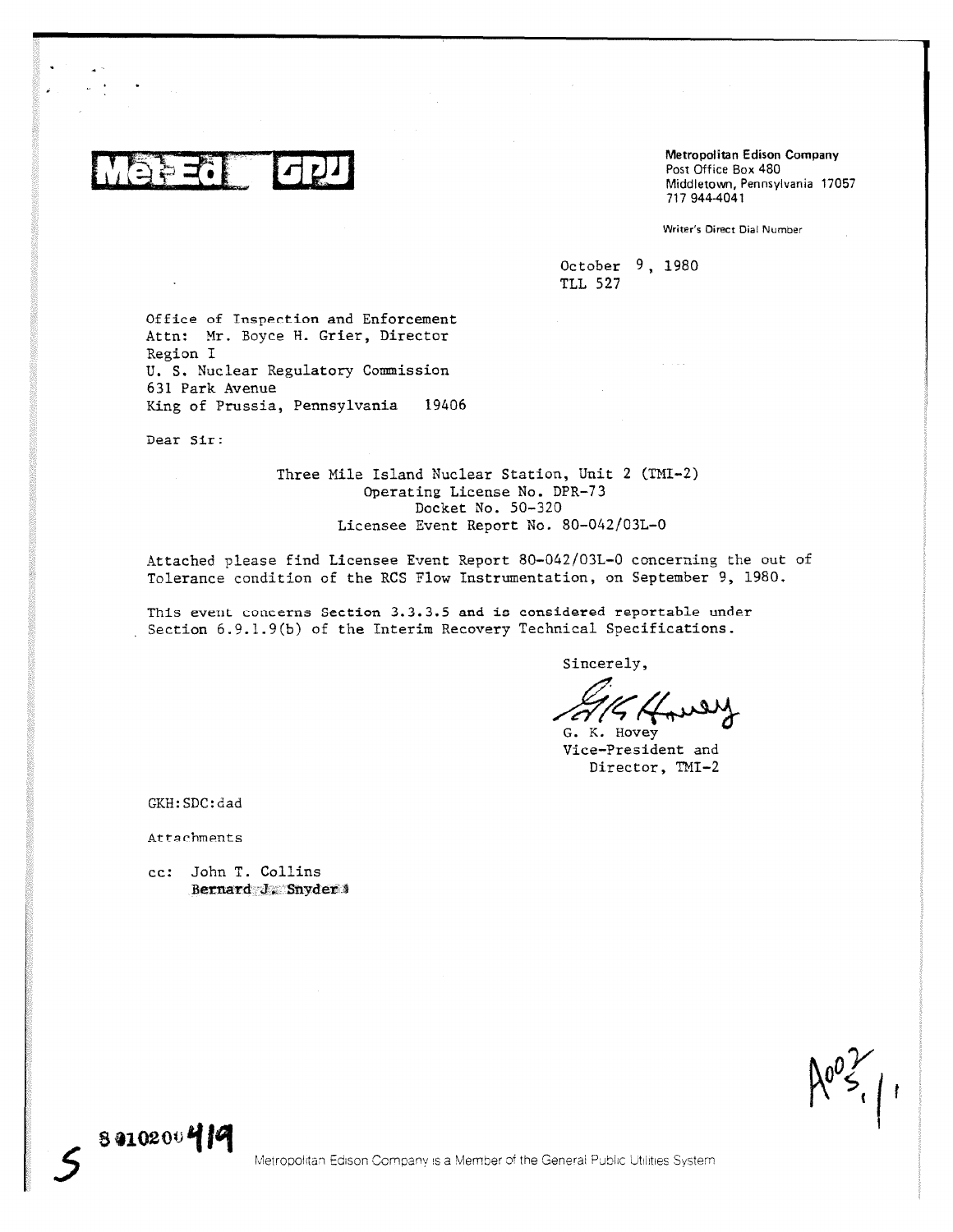| <b>NRC FORM 366</b>                                                                                                                                                                                                                                                               | U.S. NUCLEAR REGULATORY COMMISSION                                        |
|-----------------------------------------------------------------------------------------------------------------------------------------------------------------------------------------------------------------------------------------------------------------------------------|---------------------------------------------------------------------------|
| $(7 - 77)$<br>LICENSEE EVENT REPORT                                                                                                                                                                                                                                               | TLL 527                                                                   |
| CONTROL BLOCK:<br>$\mathbf{1}$                                                                                                                                                                                                                                                    | Attachment J<br>(PLEASE PRINT OR TYPE ALL REQUIRED INFORMATION)           |
| $\Omega$<br>$\mathbf{3}$<br>0<br>Ð<br>LICENSEE CODE                                                                                                                                                                                                                               |                                                                           |
| CON'T<br>REPORT<br>2   0 (7)   0   9   0   9  <br>5  <br>0   0   0   3  <br>8<br>0<br>6<br><b>SOURCE</b><br>EVENT DESCRIPTION AND PROBABLE CONSEQUENCES (10)<br>While performing Surveillance, Procedure 4302-R8 "Reactor Coolant System Flow-NNI",<br>$\overline{2}$<br>$\bf{0}$ | 0(8)<br>$\vert 1 \vert$<br>$\mathbf{0}$<br>$\mathcal{F}$<br>the           |
| RCS flow instrument was found out of calibration and declared inoperable. This event<br>3<br>$\circ$                                                                                                                                                                              |                                                                           |
| was not a violation of any Technical Specification, but is being reported because<br>$\overline{4}$<br>0                                                                                                                                                                          |                                                                           |
| Action Statement 3.3.3.5 was entered inadvertantly. This event had no effect on the<br>5<br>0                                                                                                                                                                                     |                                                                           |
| plant, its operation, or the health and safety of the public.<br>6<br>0                                                                                                                                                                                                           |                                                                           |
| 7                                                                                                                                                                                                                                                                                 |                                                                           |
|                                                                                                                                                                                                                                                                                   |                                                                           |
| 8.<br>9<br>8.<br>SYSTEM<br>CAUSE<br>CAUSE                                                                                                                                                                                                                                         | 80<br>COMP.<br>VALVE                                                      |
| CODE<br><b>SUBCODE</b><br><b>COMPONENT CODE</b><br>CODE<br>E<br>В<br>$\left(12\right)$<br>R<br>$\overline{11}$<br>X<br>S<br>U<br>9<br>12<br>11<br>13<br>18                                                                                                                        | <b>SUBCODE</b><br><b>SUBCODE</b><br>Y<br>(16<br>[15<br>z<br>19            |
| <b>OCCURRENCE</b><br>SEQUENTIAL<br>EVENT YEAR<br>REPORT NO.<br>CODE<br>LER/RO<br>REPORT<br>3.                                                                                                                                                                                     | REVISION<br><b>REPORT</b><br>TYPE<br>NO.<br>L<br>0                        |
| NUMBER<br>26<br>つつ<br>78<br>29<br>ACTION<br>TAKEN<br><b>FUTURE</b><br>EFFECT<br>SHUTDOWN<br>ATTACHMENT<br>SUBMITTED<br>(22)<br>ON PLANT                                                                                                                                           | 30<br>32<br>COMPONENT<br>PRIME COMP.<br>NPRD-4<br>FORM SUB.               |
| HOURS<br>ACTION<br>METHOD<br>0<br>$^{(23)}$<br>19                                                                                                                                                                                                                                 | <b>SUPPLIER</b><br><b>MANUFACTURER</b><br>25<br>24<br>26                  |
| CAUSE DESCRIPTION AND CORRECTIVE ACTIONS                                                                                                                                                                                                                                          |                                                                           |
| The cause of this event was due to electronic component drift.<br>0                                                                                                                                                                                                               | The Reactor                                                               |
| Coolant System Flowrate Instrument was recalibrated on September 27, 1980,                                                                                                                                                                                                        | and the                                                                   |
| surveillance then completed. No long-term action is planned or considered applicable.                                                                                                                                                                                             |                                                                           |
| 3                                                                                                                                                                                                                                                                                 |                                                                           |
| 4<br>8<br>9                                                                                                                                                                                                                                                                       | 80                                                                        |
| METHOD OF<br>FACILITY<br>STATUS<br>(30)<br>OTHER STATUS<br>% POWER<br>DISCOVERY<br>0<br>01<br>(29)<br>Recovery Mode<br>X 1 (28)<br>0<br>В<br>5                                                                                                                                    | DISCOVERY DESCRIPTION<br>(32)<br>(31) Periodic Surveillance Recalibration |
| 12<br>13<br>44<br>45<br>۱0.<br>46<br>CONTENT<br><b>ACTIVITY</b><br>AMOUNT OF ACTIVITY (35)<br>RELEASED OF RELEASE<br>N/A<br>Z.<br>33<br>6                                                                                                                                         | 80<br>LOCATION OF RELEASE (36)<br>N/A                                     |
| 10<br>9<br>45<br>11<br>PERSONNEL EXPOSURES                                                                                                                                                                                                                                        | 80                                                                        |
| DESCRIPTION (39)<br>NUMBER.<br>TYPE<br>38<br>13                                                                                                                                                                                                                                   | N/A                                                                       |
| PERSONNEL INJURIES<br>DESCRIPTION <sup>(41)</sup><br><b>NUMBER</b>                                                                                                                                                                                                                | 80<br>N/A                                                                 |
| 0(40)<br>8<br>9<br>11<br>12<br>LOSS OF OR DAMAGE TO FACILITY (43)                                                                                                                                                                                                                 | 80                                                                        |
| DESCRIPTION<br>TYPE<br>N/A<br>Z(42)                                                                                                                                                                                                                                               |                                                                           |
| 10<br><b>PUBLICITY</b><br><b>PESCRIPTION</b> (45)<br>ISSUED_                                                                                                                                                                                                                      | 80<br>NRC USE ONLY<br>c                                                   |
| N(44)<br>N/A<br>9<br>8<br>8.010200<br>10                                                                                                                                                                                                                                          | $7 - 92$<br>$80 \cdot 5$<br>68<br>69                                      |
| Steven D. Chaplin<br>NAME OF PREPARER.                                                                                                                                                                                                                                            | GRO<br>(717)<br>948-8461<br>PHONE:                                        |